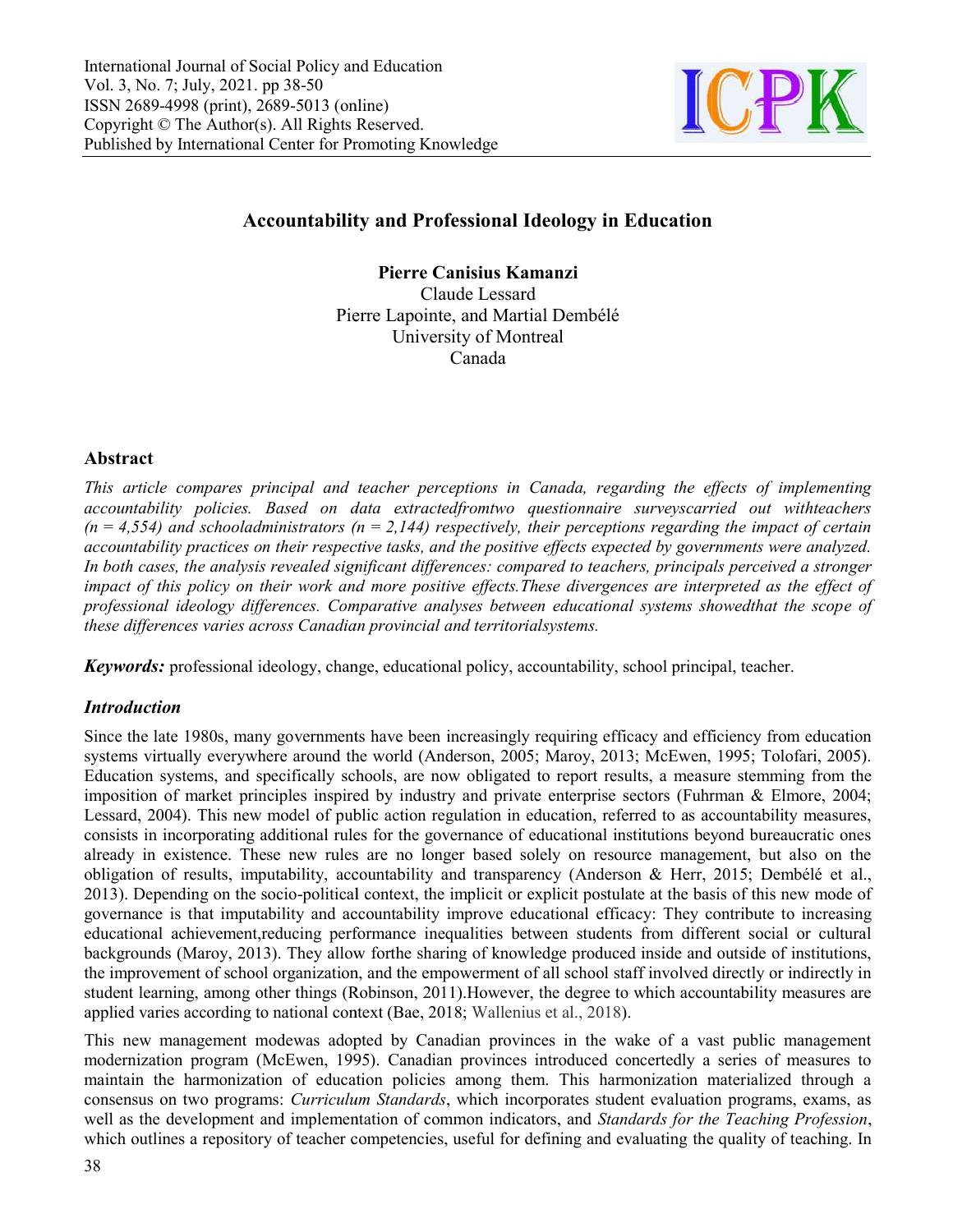addition, the academic performance of schools was made public (Ben Jaar& Anderson, 2007). As elsewhere, these policies took the form of performance, efficacy, and success indicators, and contributed to modifying governance structures by enabling the creation of governing boards endowed, in certain provinces, with real power (Lessard, 2004, 2006). Through governing boards, parents can exercise more influence and power over school administrator decisions. In several provinces, these boards must produce and oversee the implementation of school success plans.

The promulgation of accountability policies in the first decade of the 2000s has given rise to different implementation strategies (Yan, 2019). Some provinces led by conservative governments, notably Alberta, Ontario, and British Columbia, adopted a hard accountability regime comprising measures focused on direct control, imputabilityand confrontation mainly concerning internal actors in the education system. Conversely, Quebec and Saskatchewan prioritized collaboration and support for institutions experiencing difficulties in improving themselves (soft accountability regime) (Lessard, 2004, 2006).

Regardless of the field (education, health, or other social services) and implementation modalities, the effects of result-based management depend on the level of commitment and collaboration between local stakeholders (Cloutier et al., 2014). Several authors have pointed out that the success of any change in educational policy rests on two essential conditions: professional interdependence and complementarity among the stakeholders involved in the implementation (Beaumont et al., 2011; Benoit et al., 2017; Dupriez&Malet, 2013; Hargreaves &Fullan, 2012; Lessard &Carpentier, 2015). In other words, it is important to create a context of structured democratic voice (Smith &Benavot, 2019) that promotes not only collective work, but also the sharing of knowledge, expertise, skills and individual competencies to solve the problem at the root of the change (Beaumont et al., 2011; Robinson, 2011). Nevertheless, this collaboration is not a prerequisite for success. It indeeddepends on the degree of convergence between stakeholders in relation to the expected effects of the anticipated change and the modalities of its implementation. Thus, change most often involves divergences and controversies, which can generate rivalries and conflicts between stakeholders based on professional ideology (Hato, 2008).

In Canada, contrary to government discourse, the implementation of the accountability policies has contributed to accentuating educational inequalities based on students' social and ethnocultural origin (Kearns, 2013; Ricci, 2004). Far from promoting the inclusion and success of all students, the use of standardized tests and competition between schools rather marginalizes students from socioeconomically disadvantaged families, racialized ethnic minorities (especially those from Africa and Latin America) and indigenous communities. For these students, such practices are said to constantly fuel anxiety, frustration, humiliation, and feelings of incompetence, which can drive them to dropout (Kearns, 2011).

As with any change in education, buy-in and commitment from teachers and school leaders are prerequisites for successful implementation of accountability measures. Yet, this condition cannot be taken for granted; it is itself dependent on teacher and principal perceptions of accountability which can present important discrepancies. This is what this article proposes to examine by focusing on the education system contexts across Canadian provinces. More specifically, it attempts to answer the following question: To what extent are there convergences or divergences between the perceptions of teachers and school principals regarding accountability policy? This article will analyze two aspects: 1) the impact of accountability practices on respondents' tasks and 2) their positive effects announced by governments. We hypothesize that teachers' and principals' perceptions diverge due to professional ideology differences.

The article isdividedinto four sections. The first offers a review of the literature on the concept of professional ideology. After defining this concept, an overview of the literature on its application in the context of change in the educationfieldis presented. The second section, "Methodology," describes the data sources, the variables, the measurement model, and the statistical analysis strategies. The third section presents the results, and the final section, "Discussion," proposes avenues for interpretation.

## 1. Review of the Literature

## 1.1. Professional Ideology: What Is It About?

According to Monceau (2006), professionalideology can be understood as a system of thought that determines the ways in which individuals think about both the world and their actions through the articulation of values, beliefs,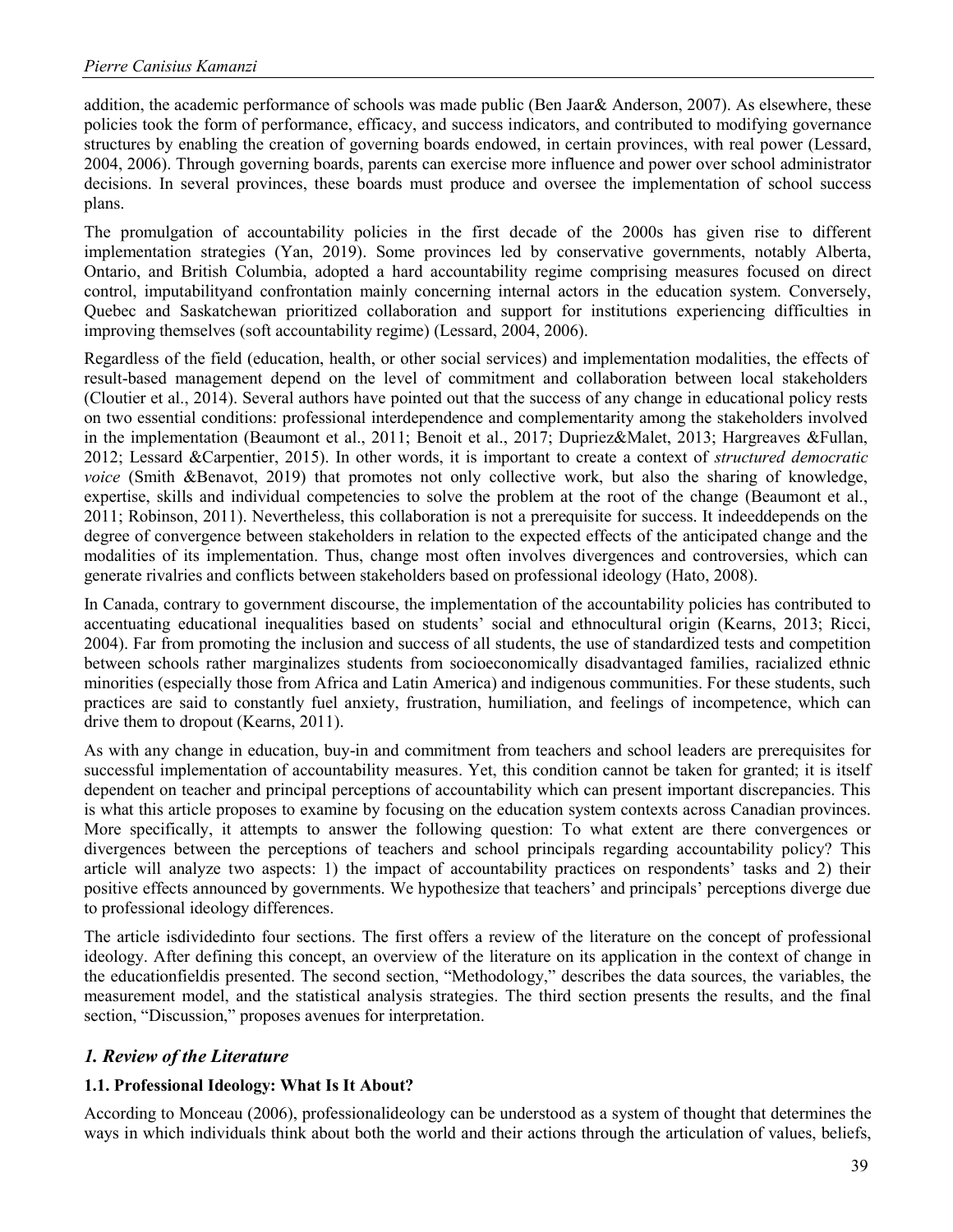and perceptions. As the author suggested, in the working world, professional groups often distinguish themselves through their beliefs, interests, and values that relate more or less to systemic ways of thinking and influence the ways they function.These ways of thinking and acting constitute a form of common professional identity built through shared experiences, understandings of professional situations, expertise, ways of perceiving problems and finding solutions (Evetts, 2003). Professional identity is produced and perpetuated from generation to generation finding solutions (Evetts, 2003). Professional identity is produced and perpetuated from generation to generation<br>through socialization. Regardless of work environment, people belonging to the same professional group come develop and maintain a common work culture: practices, procedures, ways of dealing with problems and possible solutions, as well as ways of interacting with the social environment. This somewhat normalized value system influences reactions to new events and changes. On their part, changes contribute to activating and strengthening the ideologies of different professional groups and to redefining their identity through their different modes of reaction and participation. erceptions. As the author suggested, in the working world, professional groups often distinguish themselves<br>the their beliefs, interests, and values that relate more or less to systemic ways of thinking and influence the<br>t Internal of Secial Policy and Education. This 2, No. 7. Adj. 2021. USPEN unresigne can<br>not A the surface angular state and the working sourcide purchase and the surface and the surface and the surface and the surface and of professional situations, expertise, ways of perceiving problems and<br>al identity is produced and perpetuated from generation to generation<br>nvironment, people belonging to the same professional group come to<br>tre: practice

Like any other type of ideology, professional ideology refers to the representations and beliefs that characterize a group of individuals belonging to the same profession. Since it is shared by members of a same profession, it constitutes a significant identity element for the group in its relationship with the work world and society in general. It is transmitted to members through a socialization process; it has a normative dimension, conveying an ideal vision of work, which serves as justification for the group's demands, or as a basis for resistance to changes perceived as contrary to the values and interests of the group. develop and maintain a common work culture: practices, procedures, ways of dealing with problems and possible<br>solutions, as well as ways of interacting with the social environment. This somewhat normalized value system<br>inf

Professional ideology has an important influence on the work carried out, particularly in the context of implementing change. When a new policy goes against the beliefs or interests of a professional group expected to participate in its implementation, there is a good chance it will oppose its establishment or, at the very least, Professional ideology has an important influence on the work carried out, particularly in the context of implementing change. When a new policy goes against the beliefs or interests of a professional group expected to part the actors involved in implementing a change constitute the conditions of their willingness to act. Beliefs can the actors involved in implementing a change constitute the conditions of their willingness to act. Beliefs can<br>increase the chances of a successful change if they manifest in the form of aspirations, hopes, dreams, and a positive vision for the future. Conversely, they can lead to failure if they rest on pessimism, doubt, and mistrust pertaining to the expected results. the group's demands, or as a basis for resistance to changes<br>group.<br>on the work carried out, particularly in the context of<br>st the beliefs or interests of a professional group expected to<br>annee it will oppose its establish

### 1.2. Teacherand PrincipalPerceptions of Change in Education

In education, the implementation of change generally involves close collaboration between two categories of actors: teachers and principals. Teachers are often faced with applying new knowledge and skills that many of them – especially senior teachers trained through other professional action models – have not had the time to integrate into their daily practice (Avidov-Ungar&Ashet-Alkakay, 2011; O'Hanlon, 2009). In other words, although change aims to improve practices, it can be destabilizing because it challenges certa because it challenges certa and individual or collective values (Zimmerman, 2006). Since the latter constitute a source of satisfaction, autonomy, and personal and collective achievement in a context of comfort, change can also foster latent or active resistance (Baum, 2002; Richardson, 1998). for the future. Conversely, they can lead to failure if they rest on pessimism, doubt, and mistrust<br>ne expected results.<br>**nd PrincipalPerceptions of Change in Education**<br>the implementation of change generally involves clos

According to Terhart (2013), three main sources produce resistance among teachers in situations of change. The first is doubt about the value of the change itself for society. Given their awareness of the important role they play in preparing youth who will constitute tomorrow's society, teachers would like any change to contribute to the improvement of student learning, and to be in line with their strategies. The second is the feeling of uncertainty about the change's effects on their teaching practice, especially if it is likely to have implications for their individual or collective processes and routines. Change often increases task volume or work intensity, reduces teachers' autonomy, or combines these effects or, at least, it is perceived as such. In this case, it can generate feelings of insecurity and lack of confidence. Finally, the third source is doubt about personal or collective feelings of insecurity and lack of confidence. Finally, the third source is doubt about personal or collective<br>benefits. Teachers are often supportive of change only if there is some individual or collective recognition, o gratification. and individual or collective values (Zimmerman, 2006). Since the latter constitute a source of satisfaction, autonomy, and personal and collective achievement in a context of comfort, change can also foster latent or activ fects or, at least, it is perceived as such. In this case, it can generate ence. Finally, the third source is doubt about personal or collective change only if there is some individual or collective recognition, or believe

Thus, teachers engage in change if they believe it involves practices that are susceptible of making student learning easier, improving their success, facilitating their teaching tasks, and enhancing their experience (Timperly& Phillips, 2003). Improving the quality of learning and student success is fundamental to their professional vocation, and part of their individual and collective interests (Hargreaves, 2000, 2001). It is in itself a professional vocation, and part of their individual and collective interests (Hargreaves, 2000, 2001). It is in itself a<br>source of satisfaction, appreciation and social recognition of their expertise. When a change is impo feel a loss of trust from society and its associated prestige (Maroy, 2012). Teacher engagement or disengagement change if they believe it involves practices that are susceptible of making student<br>g their success, facilitating their teaching tasks, and enhancing their experience<br>b). Improving the quality of learning and student succe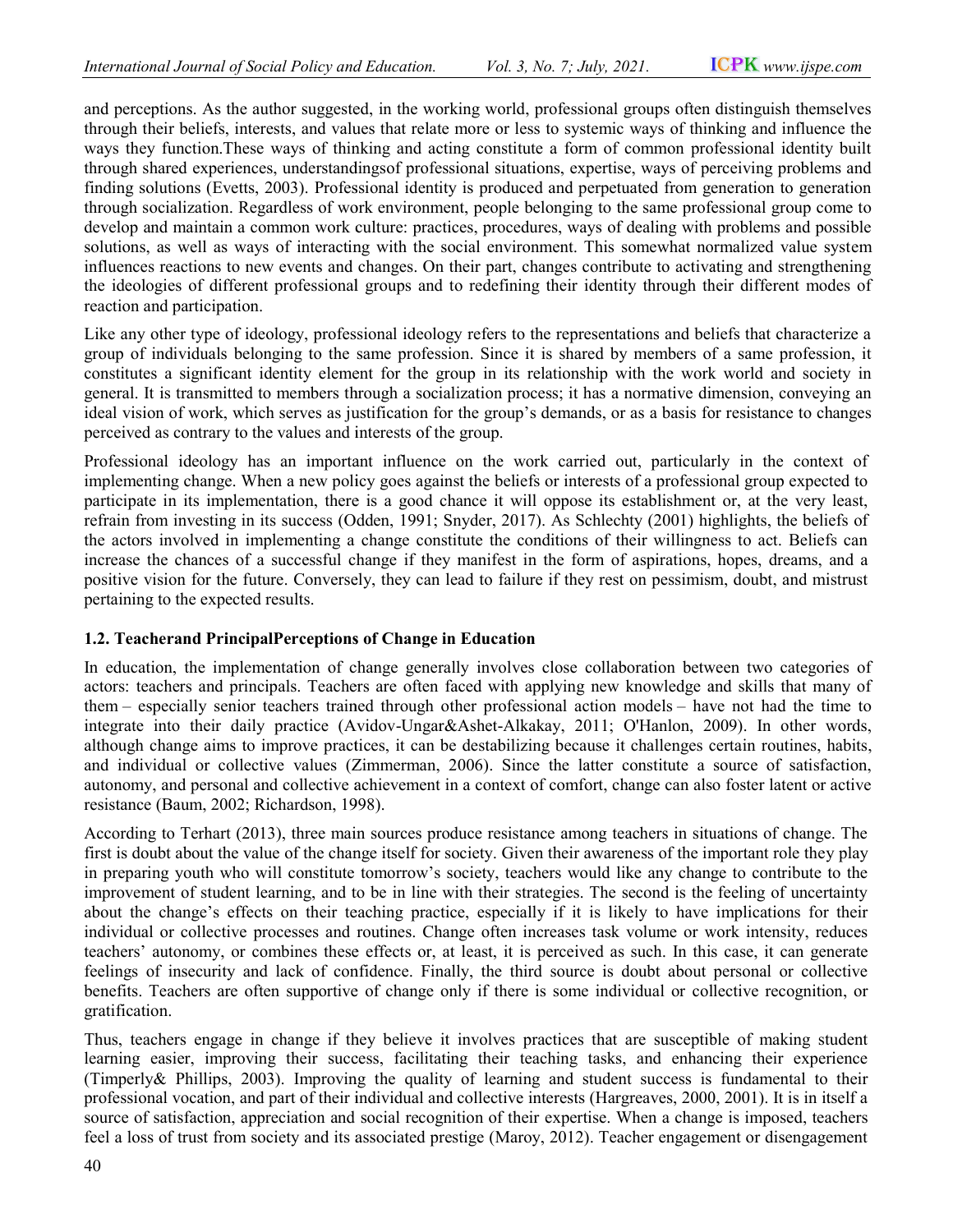is based foremost on the emotional relationships that come with the act of teaching (Hargreaves, 1998, 2001; Thomson & Turner, 2019). Positive relationships stimulatejob satisfaction and the intention of pursuing teaching as a career (Kamanzi, Lessard & Tardif, 2019), whereas negative ones lead to dissatisfaction and the intention to abandon the profession (Kamanzi, da Barrosso& Ndinga, 2017; Kamanzi, Lessard & Tardif, 2015). As noted by Knight (2009), the extent of the resistance varies from one context to another according to the traditional culture that characterizes the implementation processes of educational policies, and how previous changes were experienced. Resistance tends to increase when the implementation of change is imposed by the government. Similarly, it tends to decrease when its implementation is subject to a process of negotiation and collaboration between local institutional and government actors.

Unlike teachers, school principals generally perceive changes mandated by hierarchical bodies positively, and their commitment to implementing them is almost unconditional. Yet, this optimism is far from neutral, as it represents their awareness of the political mandate conferred on them by their managerial status (Crow, Day &Møller, 2016). Even if most principals are former teachers, they self-identify as intermediary agents between hierarchical administrative authorities and local educational actors (school staff, students, parents, communities, associations). In this light, change entails power that can be adapted to local contexts through various initiatives they are authorized to take (Zimmerman, 2006). In addition, although change contributes to increase their workload, principals have a vested interest in maintaining and improving the level of trust accorded to them through hierarchical authorities and society.

In sum, teachers' resistance and school principals' unconditional commitment to change are common phenomena that are part of the dynamics of their professions. The former tend to be "skeptical craftsmen" and the latter "enthusiastic supporters." This divergence is not random; it is structured and consolidated by professional socialization through training and the actors' various experiences (Evetts, 2003; Kamanzi, Lapointe &Dembelé, 2019; Steyn, 2013). Finally, as aforementioned, the extent of the divergences between these two groups of professionals varies from one societal context to another, depending on the political culture and the perception of previous changes (Bae, 2018; Walleniuset al., 2018).

There is no single or universal solution to neutralize the negative impact of these differences on the implementation and success of change because each context is unique and requires separate analysis. This article proposes to analyze the adoption and implementation of accountability in education by the governments of Canadian provinces and territories and to compare teachers' and school principals' perceptions regarding the effects of this policy. The following section describes the data and methodology.

## 2. Methodology

### 2.1. Data Sources and Sample

The data come from two questionnaire surveys: one conducted with elementary and secondary school principals in Canada, and the other with teachers from different Canadian provinces and territories. The administration of the questionnaire was preceded by a pretest involving approximately one hundred respondents in order to validate its quality. Carried out by a team of multidisciplinary researchers working in different universities in Canada, the two surveys used a stratified sampling method. Among teachers, the questionnaire was completed by 4,569 out of 17,650 targeted staff members, for a response rate of 26%. Among principals, 4,800 questionnaires were sent and 2,144 were completed, for a response rate of 44.6%.The two surveys aimed to collect information on the following aspects: general professional experiences; satisfaction with working conditions; relationships with colleagues and students; perceptions regarding social changes and educational policies, and their effects on the exercise of the profession and the education system in general. This last aspect is the focus of this study.

From the outset, it must be recognized that the data used in this study entail limitations insofar as the respondents' (teachers and school principals) perceptions on the topics of the questionnaire may have changed in certain respects between the time they were collected and the time the analyses were carried out. In addition, even if the sample is representative, no statistical weighting was provided in the database to account for the biases that may have been generated by the high number of unreturned questionnaires (non-responses). Nevertheless, it was possible to draw conclusions on teacher and principal perceptions on the effects of change at the beginning of a policy implementation, whatever its nature.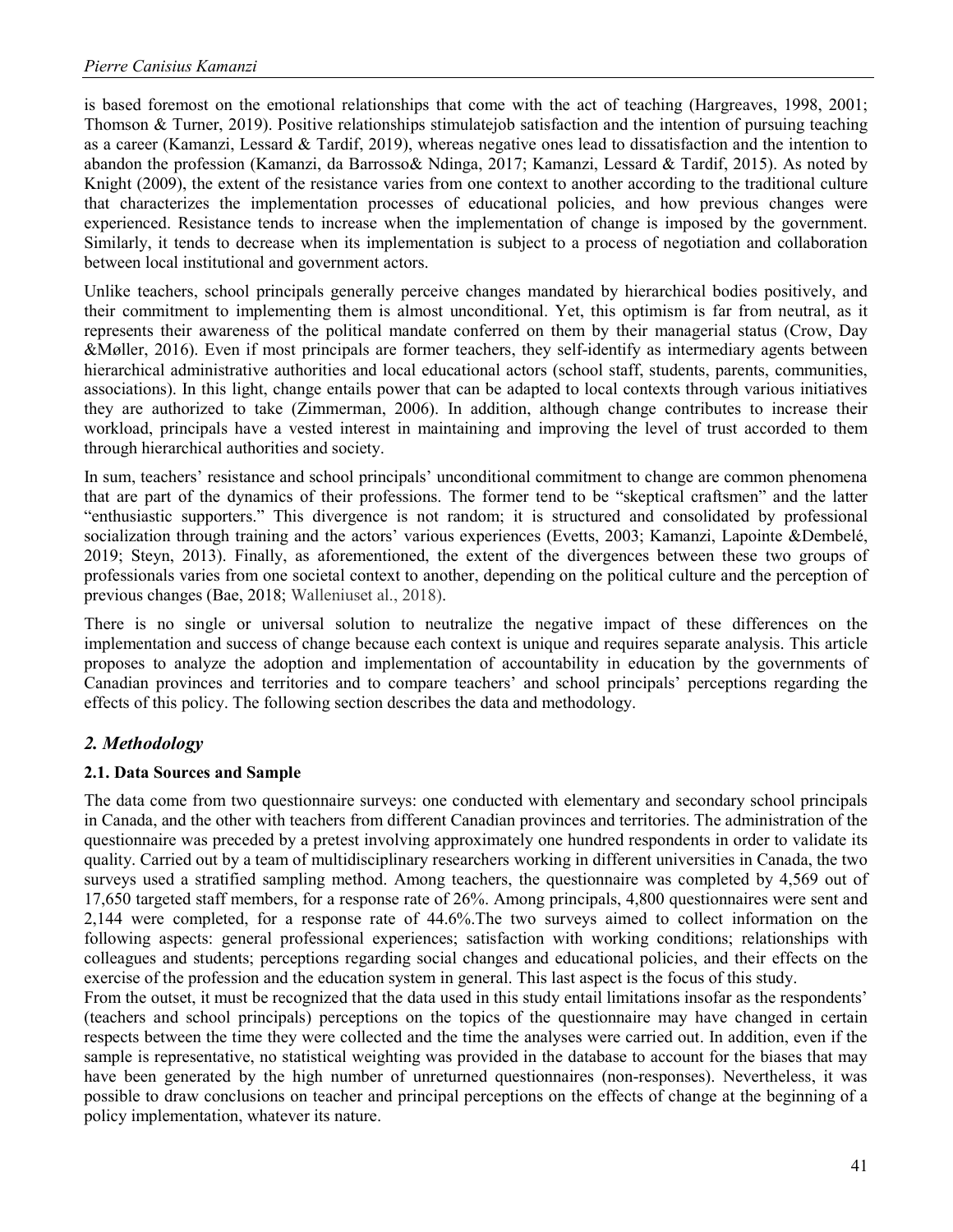In order to carry out comparative analyses between the two groups of professionalsacross provincial In order to carry out comparative analyses between the two groups of professionalsacross provincial<br>educationsystems, respondents from the Maritime provinces (New Brunswick, Nova Scotia, Prince Edward Island, Newfoundland and Labrador), the Canadian Prairies (Alberta, Saskatchewan and Manitoba) and the Island, Newfoundland and Labrador), the Canadian Prairies (Alberta, Saskatchewan and Manitoba) and the<br>Territories (Northwest Territories, Nunavut, Yukon) were grouped together to form sufficiently large sub-samples of teachers and school principals. Table 1 illustrates the general portrait of the sample.

|                          | <b>Teachers</b> | <b>Principals</b> |
|--------------------------|-----------------|-------------------|
| Maritime provinces       | 754             | 330               |
| Quebec                   | 1260            | 421               |
| Ontario                  | 1385            | 546               |
| <b>Prairie Provinces</b> | 675             | 482               |
| British Columbia         | 413             | 309               |
| Territories              | 61              | 56                |
| All (Canada)             | 4,554           | 2,114             |

Table 1: Distribution of respondents by function and province or region<br>
Teachers Principals

#### 2.2. Variables and Measurement Model

Two dependent variables were studied: 1) principals' and teachers' perception of the impact of practices associated with accountability on their tasks and 2) their perception of the effects of accountability policies in their educational systems. The first variable, the perception of the impact of accountability practices on work, was measured by four items relating to the following practices: 1) the use of standardized tests, 2) increased competition between schools, 3) new distribution of responsibilities and decision-making powers between the ministry, the district, and schools, and 4) the formal evaluation of teachers. Respondents were asked to indicate the extent to which they felt that each of these practices had an impact on their tasks. Each item included a response scale ranging from 1 (low impact) to 4 (high impact). A factorial analysis (see Annex, table 1) showed that these items are correlated with each other and constitute a factor: the internal consistency coefficient or Cronbach alpha ( $\alpha$  = .55), the saturation coefficients ( $\gamma$  > .30), the eigenvalue ( $\Lambda$  = 1.70) and Kaiser (KMO) index (.67) is medium and acceptable. studied: 1) principals' and teachers' perception of the impact of practices their tasks and 2) their perception of the effects of accountability policies in variable, the perception of the impact of accountability practice he extent to which they felt that each of these practices had an impact on their tasks. Each item included a esponse scale ranging from 1 (low impact) to 4 (high impact). A factorial analysis (see Annex, table 1) showed ha bilowing practices: 1) the use of standardized tests, 2) increased<br>ibution of responsibilities and decision-making powers between the<br>le formal evaluation of teachers. Respondents were asked to indicate<br>these practices ha

For the second dependent variable (perception of positive effects of accountability on the education system), respondents were asked to specify to what extent they felt that these measures would have positive effects on the following aspects: 1) student learning, 2) student socialization, 3) the professionalization of teachers, 4) the nature of teachers' work, 5) the effectiveness of the school system. Each item also included a response scale ranging from 1 (few positive effects) to 4 (many positive effects). A factorial analysis showed that these five items constitute a single factor: the internal consistency coefficient or Cronbach alpha  $(\alpha = .87)$ , the saturation coefficients ( $\gamma$  > .60), the eigenvalue ( $\Lambda$  = 3.40) and KMO index (.86) are strong. MO) index (.67) is medium and acceptable.<br>
The second dependent variable (perception of positive effects of accountability on the education system),<br>
pondents were asked to specify to what extent they felt that these measu

The independent variable studied is the respondent's function: 1) school principal and 2) teacher.

Finally, according to the information available in the database, four control variables relating to socioprofessional characteristics were considered: 1) gender, 2) level of education (primary versus secondary), 3) number of years of teaching experience and 4) socioeconomic level of the neighborhood served by the institution. principal and 2) teacher.<br>according to the information available in the database, four control variables relating to socio-<br>nal characteristics were considered: 1) gender, 2) level of education (primary versus secondary),

#### 2.3. Statistical Analyses

Firstly, an analysis of variance and mean comparisons were conducted. To estimate the magnitude of the Firstly, an analysis of variance and mean comparisons were conducted. To estimate the magnitude of the divergences, we applied the Eta-squared test  $(\eta^2)$ . The difference was considered strong when  $\eta^2 \ge 0.14$ , medium when  $\eta^2 \ge 0.06$ , and weak when  $\eta^2 \le 0.01$ . Secondly, multiple linear regression analyses including the independent when  $\eta^2 \ge 0.06$ , and weak when  $\eta^2 \le 0.01$ . Secondly, multiple linear regression analyses including the independent and control variables were carried out to take into account the respondents' social and professional available in our database.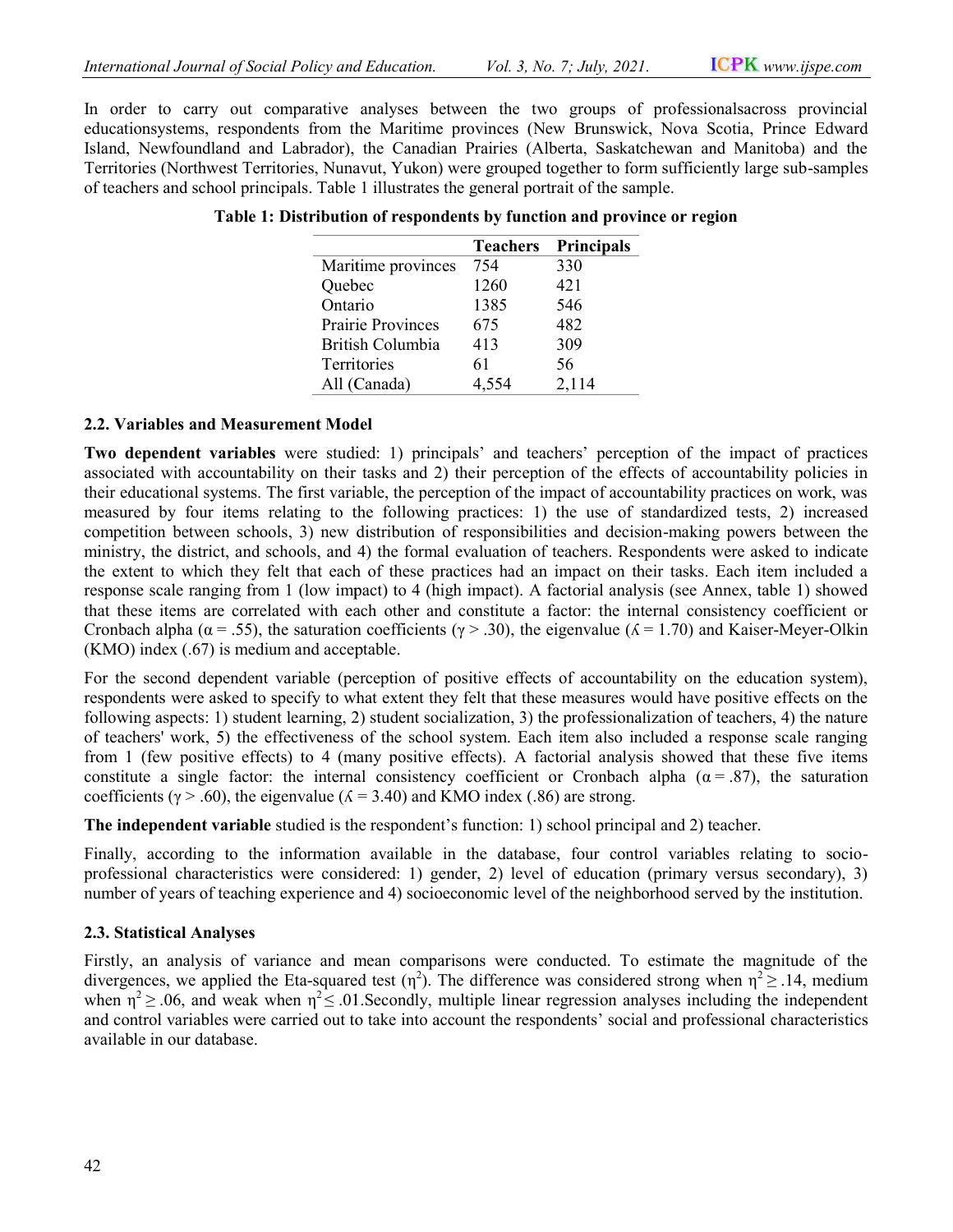### 3. Results

As mentioned above, we successively carried out variance and multiple regression analyses for each of the two dependent variables, namely the perception that teachers and principals have of the impact of the practices associated with accountability on their work and the anticipated positive effects of these same practices.

### 3.1. Perception of the Impact of Accountability on Work

Teacher and principal perceptions diverge when it comes to the impact of accountability practices on their respective tasks (Table 2). The analysis of variance of the mean index of the items associated with these practices highlights a statistically significant difference between the two groups ( $F = 256.92$ ,  $p < .001$ ), although it is relatively moderate ( $\eta^2 = .06$ ). This impact is felt more by principals (M = 2.85) than teachers (M = 2.49). However, the difference varies from one aspect (item) to another. It is relatively higher for the formal evaluation of teachers ( $\eta^2$  = .05). Indeed, compared to teachers (M = 2.29), principals (M = 2.85) consider that this aspect has a stronger impact on their tasks. Conversely, even if it is significant, this difference turns out to be relatively small for the other aspects ( $\eta^2 \leq .02$ ).

| Table 2: Analysis of variance results |  |
|---------------------------------------|--|
|---------------------------------------|--|

|                                                      | Teachers |      | Principals |     |                     |      |             |
|------------------------------------------------------|----------|------|------------|-----|---------------------|------|-------------|
|                                                      | M/4      | SD.  | M/4        | SD. | $\mathbf{F}$        |      |             |
| Use of standardized tests                            | 2.66     | 1.21 | 2.97       | .78 | 99.16               | .02. | $\leq .001$ |
| Increased competition betweens chools                | 2.13     | 1.21 | 2.45       | .97 | 89.70               | .02  | < 0.01      |
| A new distribution of responsibilities and decision  | 2.97     |      |            |     | 1.15 3.15 .80 34.82 | .01  | $\leq .001$ |
| making powers between the ministry, the district and |          |      |            |     |                     |      |             |
| schools.                                             |          |      |            |     |                     |      |             |
| Formal evaluation of teachers                        | 2.29     | 1.16 | 2.85       | .81 | 32.74               | .05  | $\leq 0.01$ |
| <b>Factor index</b>                                  | 2.49     | -77  | 2.85       | .50 | 256.92              | .06  | $\leq .001$ |

Note. M: Mean; SD: Standard deviation.

The multiple regression analysis (Table 3) reveals that the significant difference between teachers and principals is maintained ( $\beta$  = .19, p < .001) when their socio-professional characteristics are taken into account: gender, number of years of teaching experience, level of education of the institution and socioeconomic level served by the institution. The comparison shows that it is more or less similar between provinces and territories. However, it tends to be somewhat lower between teachers and principals in Ontario ( $\beta = .16$ , p < .001) and British Columbia  $(\beta = .15; p < .001)$  and slightly higher among respondents from the Territories  $(\beta = .40; p < .001)$ . Of the four control variables included in the analysis, only gender and socioeconomic environment have a statistically significant influence on the perception of the impact of accountability practices on the work of teachers and principals. In two provinces (Ontario and British Columbia), women are slightly more likely to report that these practices had a significant effect on their work.

| provinces  | Quebec                                                       | Ontario   | Prairie<br>region | <b>British</b><br>Columbia | Territories |
|------------|--------------------------------------------------------------|-----------|-------------------|----------------------------|-------------|
|            |                                                              |           |                   |                            |             |
| $.20***$   | $22***$                                                      | $.16***$  | $.22***$          | $.15***$                   | $.40**$     |
|            |                                                              |           |                   |                            |             |
| .01ns      | .04 <sub>ns</sub>                                            | $.06**$   | .03               | $.14***$                   | .06ns       |
| .03ns      | .00 <sub>ns</sub>                                            | .02ns     | $-.01$            | .02ns                      | $-.04ns$    |
| $-.06ns$   | $-.03ns$                                                     | .02ns     | $-.02$            | $-.02ns$                   | $-.04ns$    |
| $-.06*$    | $-.03ns$                                                     | $-.25ns$  | $-.03ns$          | .01ns                      | $-.04ns$    |
|            |                                                              |           |                   |                            |             |
| .05        | .05                                                          | .04       | .05               | .04                        | .09         |
| $12.16***$ | $19.97***$                                                   | $15.51**$ | $1.91***$         | $7.05***$                  | $2.78*$     |
| 1,084      | 1,681                                                        | 1,931     | 1,157             | 722                        | 117         |
|            | Maritimes<br>$19***$<br>$.06***$<br>$-0.05***$<br>$63.62***$ |           |                   |                            |             |

Table 3: Linear regression Beta  $(\beta)$  coefficients

Note: \*p<.05; \*\*p<.01; \*\*\*p<.001; ns: not significant at .05.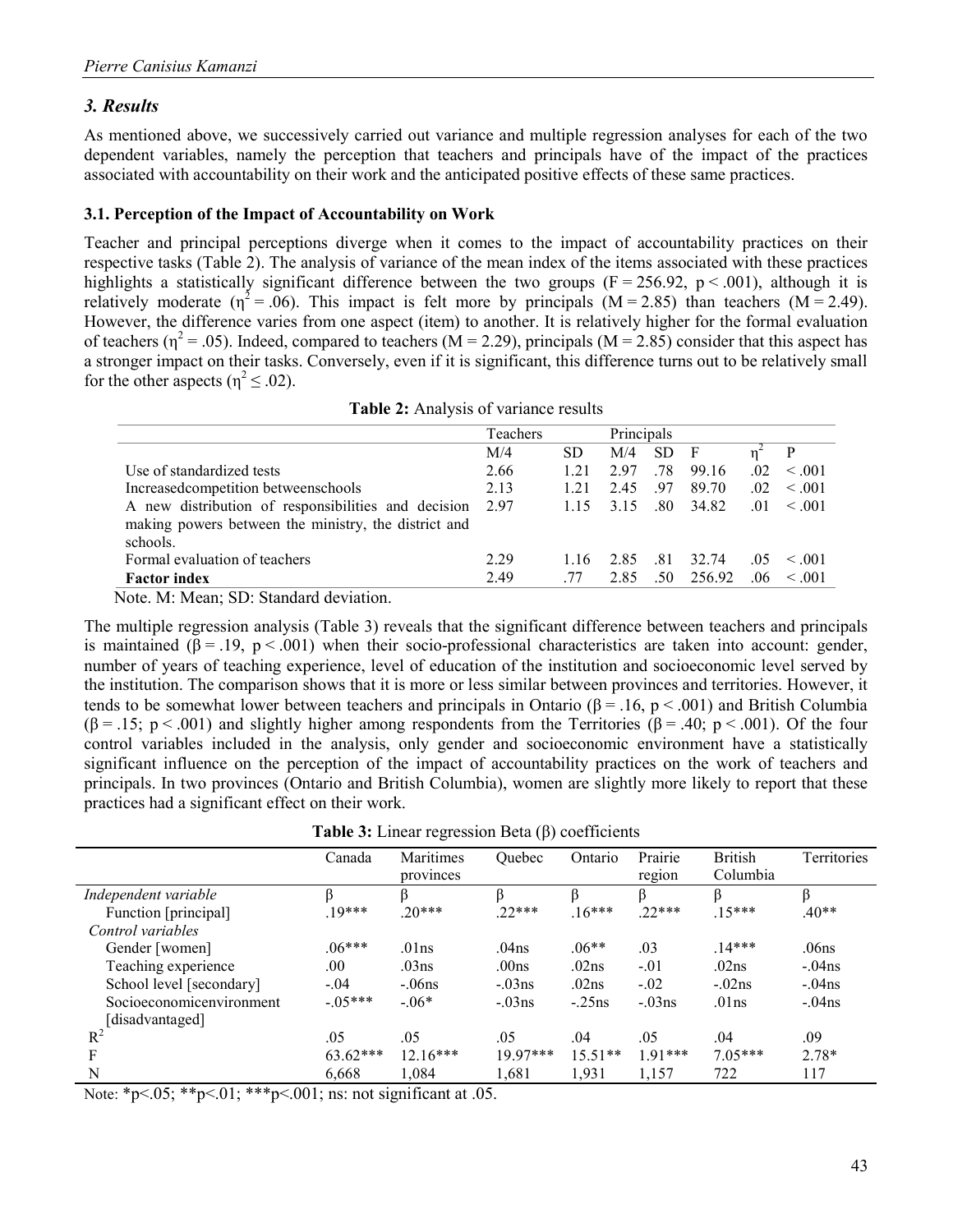### 3.2. Perception of Anticipated Positive Effects

Principal and teacher perceptions differ regarding the anticipated positive effects of accountability. An analysis of variance (ANOVA) (Table 4) reveals that the magnitude of the differences between teachers and school principals Principal and teacher perceptions differ regarding the anticipated positive effects of accountability. An analysis of variance (ANOVA) (Table 4) reveals that the magnitude of the differences between teachers and school pr Divergences are relatively higher regarding the effect of policy changes on the effectiveness of the school system  $(\eta^2 = .12)$  and the nature of teachers' or principals' work  $(\eta^2 = .16)$ . They are relatively lower with regard to teacher professionalization ( $\eta^2 = .06$ ) and student socialization ( $\eta^2 = .08$ ). In other words, teachers are more skeptical about the real impact of new policies on improving the school system, whereas principals tend to be rather optimistic.<br> **Table 4:** Analysis of variance results rather optimistic.

|                                        | Teachers |                | Principals |     |                |     |             |
|----------------------------------------|----------|----------------|------------|-----|----------------|-----|-------------|
|                                        | M/4      | <b>SD</b>      | M          | SD. | $\overline{F}$ | n   | P           |
| Student learning                       | 2.27     | 1.30           | 3.05       | .71 | 732.86         | .10 | $\leq .001$ |
| Student socialization                  | 2.17     | 1.05           | 2.83       |     | .78 558.52     | .08 | < .001      |
| The professionalization of teachers    |          | 2.18 1.10      | 2.78       |     | .85 42.02      | .06 | < 0.001     |
| The nature of teachers' work           | 2.00     | 1.09           | 3.00       |     | .89 1161.06    | .16 | < 0.001     |
| The effectiveness of the school system |          | 1.86 1.02 2.78 |            |     | .80 1146.73    | .12 | < 0.001     |
| <b>Factor index</b>                    | 2.09     | .84            | 2.88       |     | .62 1243.92    | .16 | < 0.001     |

The following analysis (Table 5) examines whether the difference between teachers and principals decreases when their socio-professional characteristics are factored in. This difference remains significant, but the magnitude varies significantly from province to province and region to region. It is significantly higher between The following analysis (Table 5) examines whether the difference between teachers and principals decreases when their socio-professional characteristics are factored in. This difference remains significant, but the magnit Canadian average ( $\beta = .41$ ,  $p < .001$ ). Conversely, it tends to decrease significantly in Ontario ( $\beta = .30$ ,  $p < .001$ ) Canadian average (β = .41, p < .001). Conversely, it tends to decrease significantly in Ontario (β = .30, p < .001) and the Maritime provinces (β = .31; p < .001). Regarding the control variables, significant differences observed for all respondents, but vary between provinces and territories. In general, women are more optimistic than men about the positive effects of accountability, but this optimism tends to decrease with the number of years of teaching experience.It also tends to be relatively low among teachers and principals assigned to secondary schools or located in socioeconomically disadvantaged neighborhoods. rved for all respondents, but vary between provinces and territories. In general, women are more optimistic<br>men about the positive effects of accountability, but this optimism tends to decrease with the number of years<br>a

|                                                                                                          | Canada                  | Maritime                      | Quebec   | Ontario   | Prairies | <b>British</b>    | Territorie        |
|----------------------------------------------------------------------------------------------------------|-------------------------|-------------------------------|----------|-----------|----------|-------------------|-------------------|
|                                                                                                          |                         | S                             |          |           |          | Columbi           | S                 |
|                                                                                                          |                         | provinces                     |          |           |          | a                 |                   |
| Independent variable                                                                                     | β                       | β                             | ß        | β         | ß        | β                 | β                 |
| Function [principal]                                                                                     | $.40***$                | $31***$                       | $.55***$ | $30***$   | $37***$  | $.56***$          | $.42***$          |
| Control variables                                                                                        |                         |                               |          |           |          |                   |                   |
| Gender                                                                                                   | $.04**$                 | .05ns                         | .02ns    | .03ns     | .03ns    | .04ns             | .04 <sub>ns</sub> |
| Teaching experience                                                                                      | $-.03*$                 | $-.04$                        | $-.03ns$ | $-.04ns$  | $-.07*$  | .04 <sub>ns</sub> | .03ns             |
| School level [secondary]                                                                                 | $-.07***$               | $-10***$                      | $-.02ns$ | $-0.05*$  | $-.07*$  | $-.11***$         | $-13ns$           |
| Socioeconomicenvironme                                                                                   | $-.05***$               | $-.06*$                       | $-.03ns$ | $-.25ns$  | $-.03ns$ | .01ns             | $-.04ns$          |
| nt [disadvantaged]                                                                                       |                         |                               |          |           |          |                   |                   |
| $R^2$                                                                                                    | .17                     | .10                           | .31      | .09       | .12      | .38               | .18               |
| F                                                                                                        | $26.37**$               | 24.05***                      | 149.10** | $36.70**$ | 28.77**  | 84.57***          | 5.09***           |
|                                                                                                          | *                       |                               | $\ast$   | *         | $\ast$   |                   |                   |
| N<br>$\sim$ $\sim$ $\sim$<br>alle alle<br>also also also<br>.001<br>$\mathbf{a}$<br>$\sim$ $\sim$ $\sim$ | 6,668<br>$\cdot$ $\sim$ | 1,084<br>$\sim$ $\sim$ $\sim$ | 1,681    | 1,931     | 1,157    | 722               | 117               |

**Table 5:** Linear regression Beta  $(\beta)$  coefficients

 $*p<.05; **p<.01; ***p<.001;$  ns: not significant at .05.

## 4. Discussion

The aim of this article was to analyze the influence of professional ideology on the implementation of accountability policy in schools. We analyzed teacher and principal perceptions of the impact of certain accountability practices on their tasks, and the perceived positive effects of this policy as announced le was to analyze the influence of professional ideology on the implementation of<br>in schools. We analyzed teacher and principal perceptions of the impact of certain<br>is on their tasks, and the perceived positive effects of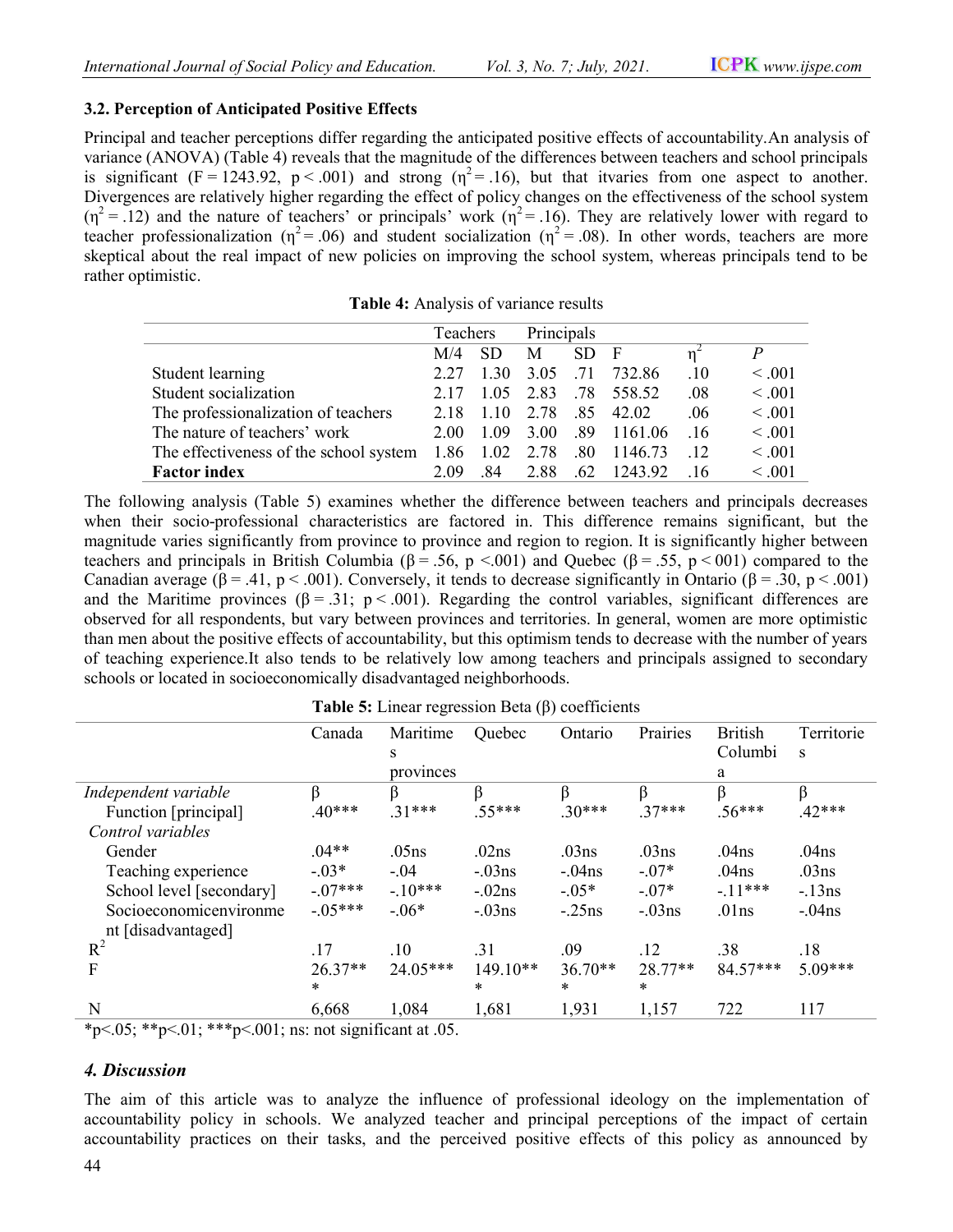governments. In both cases, the analysis revealed significant differences: in comparison to teachers, principals perceive a stronger impact of this policy on their work and see more positive effects.

In light of the results, it is relevant to question the origin of the diverging perceptions among teachers and principals regarding the effects of accountability policies in education, especially considering the common objective of their professions and daily tasks of supporting the academic and social success of children and adolescents (Doppelt, 2003). If this divergence can be associated to anticipated or experienced challengesconcerning tasks and responsibilities implicated through the implementation of accountability, the existing literature also supports the hypothesis that it would mainly be associated to professional ideology differences between teachers and principals (Knight, 2009).

The first dimension of this divergence relates to skepticism among teachers and optimism among principals about the expected effect of the change. As Knight (2009) suggested, teachers tend to be rather doubtful about the real effects of changes on student learning and achievement. Very often, they adopt attitudes of indifference and resistance toward implementation strategies deployed by school administrators: for example, the refusal to obtain, read and understand documentation, or to regularly participate in training sessions dedicated to accountability policy implementation, as made evident by Kamanzi, Lapointe, and Dembelé (2019) in Quebec.

The second dimension relates to power relations. As Hato (2008) stressed, "In contexts of change, however, existing and new modes of signification or legitimation might be drawn upon to either defend or reconfigure the boundaries that demarcate social groups and articulate them in constellations of power and status" (p. 735). Since change always impacts their tasks and responsibilities, teachers feel that they are facing interference and losing some of their autonomy as a source of decision-making power (Knight, 2009).

As it is the case with teachers, change implies increased workload and responsibilities for principals, because they have the added task of ensuring the objectives are achieved. However, their reactions differ: unlike teachers who demonstrate resistance, principals demonstrate acceptance and tend to experience satisfaction from the change. Even if there is a price to be paid through increased workload and continual restructuring of tasks, there is a gain in terms of power, as principals move from the status of manager to political spokesperson, entrepreneur of change, and educational leader (Eden, 1998). Conversely, teachers feel like performers or operators of prescribed or predefined work. Therefore, the more this gap between leaders of organizations and a group of workers widens, the more attitudes of conflict, defense and resistance occur, and open or latent tension rises (Chatzis et al., 1999; Evetts, 2003).

As such, it can be hypothesized that in its initial stages, a reform or any major change fosters a feeling of selfaccomplishment among the individuals that assume leadership over it.In contrast, change leads to a feeling of alienation or subjugation among the "performers" as their routines and "comfort zones" are disrupted, ultimately representing a destabilizing factor. However, this hypothesis must be nuanced since the situation varies between school systems according to the way in which the change is initiated and implemented (Ben Jaar& Anderson, 2007). Beyond the common purposes of accountability (efficiency and performance) and its basic principles (mainly imputability and reporting) in all areas under the responsibility of public authorities (education, health, and other social services), the modalities of its application and regulation in education always depend on the interplay of the ideologies that underlie public policies (Tetlock et al., 2013). These determine the degree of alignment between accountability and professional development, which may or may not revolve around the local actors and their intrinsic motivation to participate in change. In education, professional development in relation to change is modulated according to the public authorities' vision regarding their role and attributed status in the change implementation (Ben Jaar& Anderson, 2007; Tuinamuana, 2011). Hence, it influences collaboration and professional interdependence between principals and other local actors. It can encourage teachers' commitment to change or on the contrary, it can enhance their resistance in the form of a passive reaction or bold and animated opposition. It is therefore important that strategies for their professional development in relation to change be inscribed in the continuity of their skills: "What is important is that the teachers in the school system develop an intrinsic improvement orientation in which they continue to question their actions and add to their knowledge and understandings about their subject matter, their students, and the consequences of their actions" (Richardson, 2005, p. 30). One thing is certain: although there is a consensus among the provinces on teacher professionalization with regard to the implementation of accountability, its application varies from one province to another (Ben Jaar& Anderson, 2011).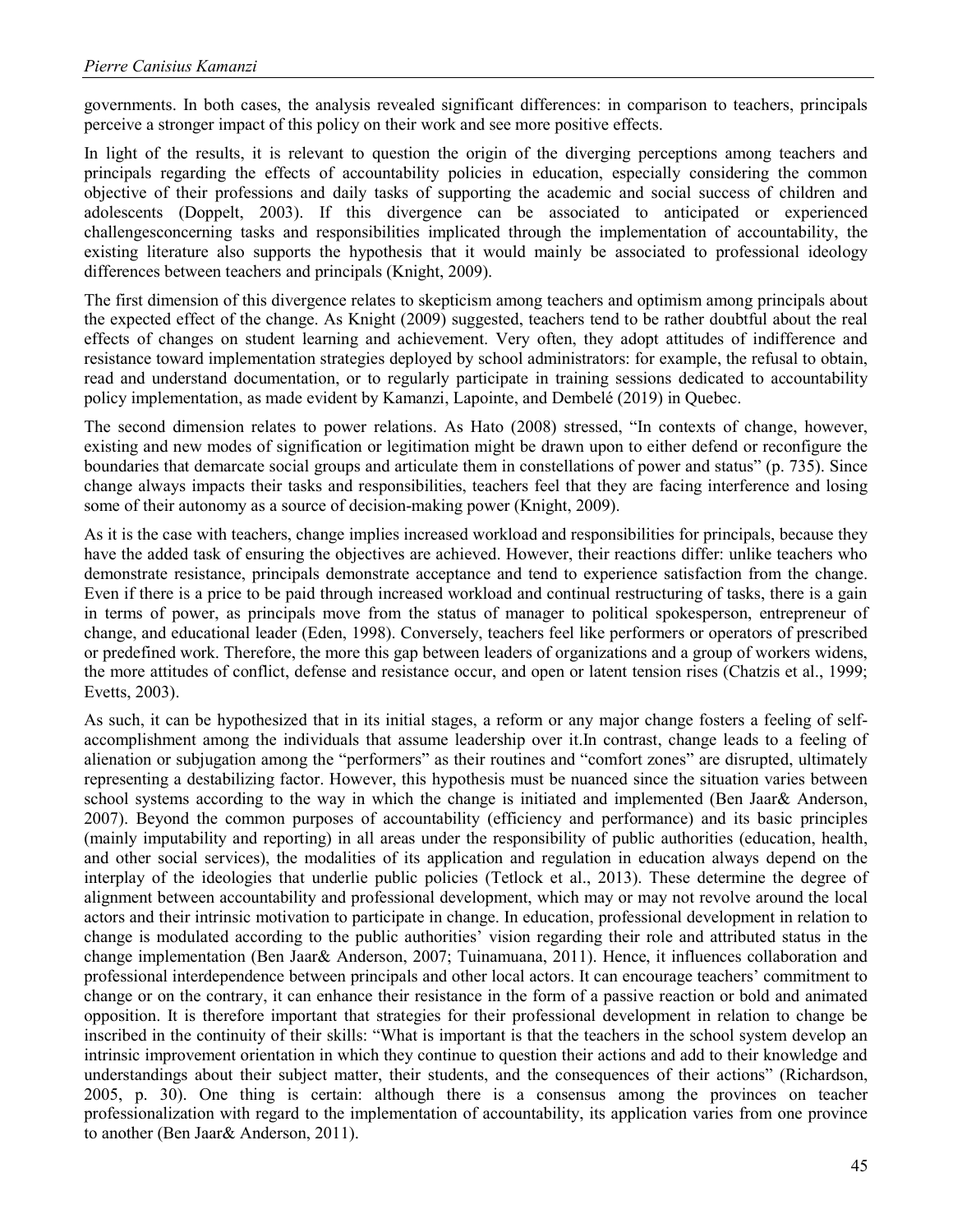## Conclusion

The purpose of this article was to compare principal and teacher perceptions on the effects of accountability policies implementation in Canada. Our study was based on data extracted from two questionnaire surveys, conducted with the two professional groups respectively. The analyses highlight relatively large differences between the two groups. The majority of school principals display a positive perception; in contrast, the majority of teachers doubt its real effects on the improvement of their education systems. between the two groups. The majority of school principals display a positive perception;in contrast, the majority of<br>teachers doubt its real effects on the improvement of their education systems.<br>Can these differences in p ed on data extracted from two questionnaire surveys,<br>ly. The analyses highlight relatively large differences<br>display a positive perception; in contrast, the majority of

Can these differences in perception have an impact on the way institutions operate? Our study leans towards the affirmative by the very fact that they have consequences on the socio-professional relationships between teachers and principals (Cattonar, 2007). In particular, principals are called upon to intensify their efforts in inciting more and principals (Cattonar, 2007). In particular, principals are called upon to intensify their efforts in inciting more collaboration and commitment from teachers, and assuming sensitive responsibilities. They must reconcil authority and flexibility to maintain the balance between social cohesion and institutional imperatives (Lapointe & Brassard, 2018). They must also avoid appearing systematically favorable to change for fear of ge resistance mechanisms among teachers. Such a situation is, of course, always to be avoided; all the more considering that teacher commitment remains an essential condition for any education system that seeks to improve its efficiency (Gkolia et al., 2014). professional relationships between teachers<br>on to intensify their efforts in inciting more<br>tive responsibilities. They must reconcile<br>sion and institutional imperatives (Lapointe<br>favorable to change for fear of generating

At the end of this study, it is important to underscore limitation concerning the lack of sufficient information in the database that was used to constitute the measurement indicators of the variables. The article is limited to two aspects relating to respondents' perceptions of accountability. It would also be interesting to analyze other dimensions, for example, the strategies used by respondents to appropriate the principles and practices of accountability, or to resist its implementation. Regarding the control variables, the study is limited to socioprofessional characteristics. Among other things, it would be relevant to have information on the objective and<br>subjective motives in relation to the contextual factors underlying teachers' skepticism and principals' optim subjective motives in relation to the contextual factors underlying teachers' skepticism and principals' optimism. For example, training, available resources, planning, time, school organization and climate, and working conditions are all factors to consider. Some of this information is available in the Teacher Survey database, yet unfortunately, it is missing from the Principals Survey database, and vice versa. authority and flexibility to maintain the balance between social cohesion and institutional imperatives (Lapointe & Brassard, 2018). They must also avoid appearing systematically favorable to change for fear of generating subjective motives in relation to the contextual factors underlying teachers' skepticism and principals' optimism.<br>For example, training, available resources, planning, time, school organization and climate, and working<br>co

Despite these limitations, the results remain relevant both politically and scientifically. On the political level, they highlight the problem of negative perceptions and resistance of local institutional actors. Political decision-makers must prevent or, at the very least, anticipate these dimensions when preparing to implement a change in education must prevent or, at the very least, anticipate these dimensions when preparing to implement a change in education<br>involving local institutional actors, particularly school teachers and principals. As governments continuall to introduce new policies to tailor education for society's needs - which are constantly changing with socioeconomic conditions -, it is recommended that measures be put in place to ensure that all actors, especially teachers, appropriate the principles and practices of the anticipated change. These measures particularly relate to training, access to resources and information, accounting for school climate through strengthening collaboration, socioeconomic conditions -, it is recommended that measures be put in place to ensure that all actors, especially<br>teachers, appropriate the principles and practices of the anticipated change. These measures particularly re ideology exerts an influence on the appropriation of change in the world of education. This concept offers a ideology exerts an influence on the appropriation of change in the world of education.<br>relevant framework to better understand the implementation of public policies in education. *f*Social Policy and Education. Fol. 3, No. 7, July 2021. ICPNs www.itype.com<br>article was to compare principal and teacher perceptions on the effects of accountability<br>on in Canada. Our study was based on dua setmated fro actors, particularly school teachers and principals. As governments continually<br>to tailor education for society's needs - which are constantly changing<br>it is recommended that measures be put in place to ensure that all act

### References

- Anderson, J. A. (2005). Accountability in Education. Paris, France: Unesco, International Academy of Education (IAE)/International Institute for Education Planning (IIEP).
- Anderson, G., & Herr, K. (2015). New public management and the new professional educator: Framing the issue.<br> *Education Policy Analysis Archives23*(84), 1-9. http://dx.doi.org/1.14507/epaa.v23.2222 Education Policy Analysis Archives23(84), 1-9. http://dx.doi.org/1.14507/epaa.v23.2222
- Avidov-Ungar, O., & Ashet-Alkakay, Y. (2011). Teachers in a world of change: Teachers' knowledge and attitudes towards the implementation on innovative technologies in schools. Interdisciplinary Journal of E-Learning and Learning Objects, 7, 291-303. doi:1.28945/1525
- Bae, S. (2018). Redesigning systems of school accountability: A multiple measures approach to accountability and support. *Education Policy Analysis Archives*, 26(8).doi:/1.14507/epaa.26.2920 and support. Education Policy Analysis Archives, 26(8).doi:/1.14507/epaa.26.2920
- Baum, H. S. (2002). Why school systems resist reform: a psychoanalytic perspective. Human Relation, 55(2): 173-198. doi:1.1177/0018726702055002182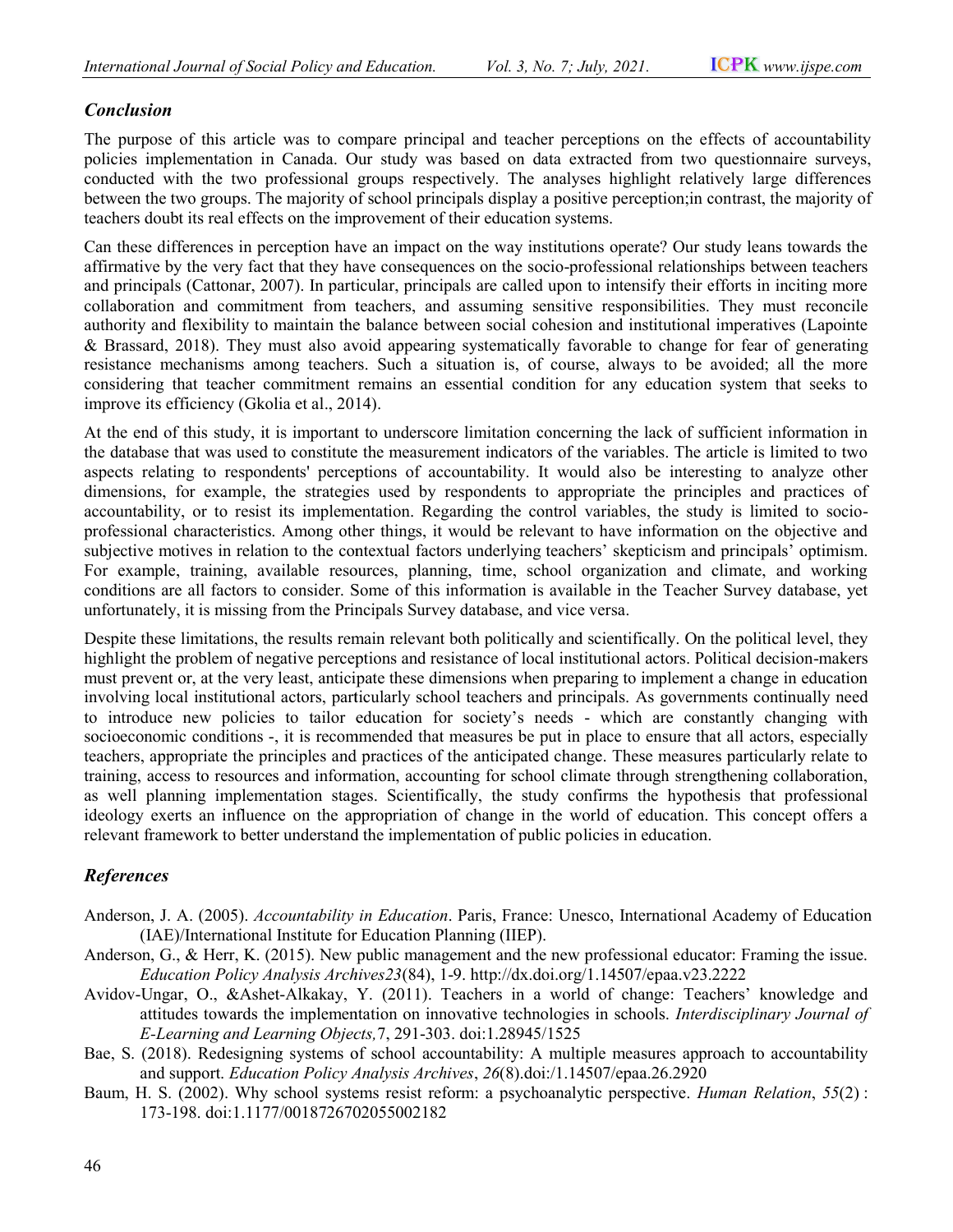- Benoit, M., Pilon, R., Lavoie, A.-M, &Pariseau-Legault, P. (2017). Chevauchement, interdépendance ou complémentarité ? La collaboration interprofessionnelle entre l'infirmière praticienne et d'autres professionnels de santé en Ontario [Overlap, interdependence or complementarity? Interprofessional collaboration between the nurse practitioner and other health professionals in Ontario]. Santé publique, 5, 693-706. doi:1.3917/spub.175.0693
- Beaumont C., Lavoie, J., & Couture, C. (2011). Les pratiques collaboratives en milieu scolaire. Cadre de référence pour soutenir la formation [Collaborative practices in schoolsettings:Aframework to support professionaleducation]. Québec, Canada : Université Laval, Centre de recherche et d'intervention sur la réussite scolaire.
- Bredeson, P. V. (2000). The school principal's role in teacher professional development.Journal of In-service Education, 26(2), 385-401. doi:1.1080/13674580000200114
- Cattonar, B. (2007). School principals in Canada: context, profil and work Pancanadian surveys of principals and teachers in elementary and secondary schools (2005-2006). Montreal: Université de Montréal, Centre de recherche interuniversitaire sur la formation et la profession enseignante (CRIFPE).
- Chatzis, K., Veltz, P., Zarifian, P., & Mounier, C. (1999). L'autonomie dans les organisations. Quoi de neuf ?[Autonomy in organizations: what's new?] Paris, France :L'Harmattan.
- Cloutier, G., Joerin, F., Dubois, C., Labarthe, M., Legay, C., &Viens, D. (2014).Planning adaptation based on local actors' knowledge and participation: A climate governance experiment. Climate Policy, 15, 458– 474. doi:1.1080/14693062.2014.937388
- Crow, G., Day, C., &Møller, J. (2016).Framing research on school principals' identities.International Journal of Leadership in Education,20(3), 1-13. doi:1.1080/13603124.2015.1123299
- Dembélé, M., Goulet, S., Lapointe, P. Deniger, M.-A., Giannas, V., &Tchimou, M. (2013). Perspective historique de la construction du modèle québécois de gestion scolaire axée sur les résultats [Historical perspectives on the construction of Quebec's model of results-based management in education]. In C. Maroy (Ed.), L'école à l'épreuve de la performance : les politiques de régulation par les résultats [Schools and the challenge of performance: Result-basedregulationpolicies] (pp. 89-106). Bruxelles : De Boeck.
- Doppelt, Y. (2003). Implementation and assessment of project-based Learning in a flexible environment.International Journal of Technology and Design Education, 13, 255–272. doi:1.1023/A:1026125427344
- Dupriez, V., &Malet, R. (2013). Oùval'accountability ? [Whereisaccountabilityheaded?] In V.
- Dupriez& R. Malet (Eds.)., Évaluation des systèmes scolaires. Accommodements du travail et reconfiguration des professionnalités [Evaluatingschoolsystems : Work accommodations and reconfiguration of professionalisms] (pp. 149-156). Bruxelles: De Boeck.
- Eden, D. (1998). The paradox of school leadership.Journal of Education Administration, 36(3), 249-261. doi:1.1108/09578239810214704
- Elliott, P. (1973). Professional ideology and social situation.Sociological Review, 21(2), 211-228. doi:1.1111/j.1467-954X.1973.tb00487.x
- Elliott, P. (1972). Sociology of the professions. New York, NY: Herder and Herder.
- Evetts, J. (2003). The sociological analysis of professionalism: Occupational change in the modern world. International Sociology, 18(2), 395–415. doi:1.1177/0268580903018002005
- Fuhrman, S. H., & Elmore, R. F. (2004). Redesigning accountability systems for education. New York, NY: Teachers College Press.
- Hargreaves, A. (1998). The emotional politics of teaching and teacher development: With implications for educational leadership. *International Journal of Leadership in Education*, 1(4), 315-336. doi:1.1080/1360312980010401
- Hargreaves, A. (2000). Mixed emotions: Teachers' perceptions of their interactions with students. Teaching and Teacher Education, 16, 811-826. doi:1.1016/S0742-051X(00)00028-7
- Hargreaves, A. (2001). Au-delà des renforcementsintrinsèques : les relations émotionnelles des enseignants avec leursélèves [Beyond intrinsic reinforcements: Teachers' emotional relationships with their students]. Éducation et francophonie, XXI, 175-199.
- Hargreaves, A., &Fullan, M. (2012).*Professional capital.Transforming teaching in every school*. New York, NY: Teachers College, Columbia University.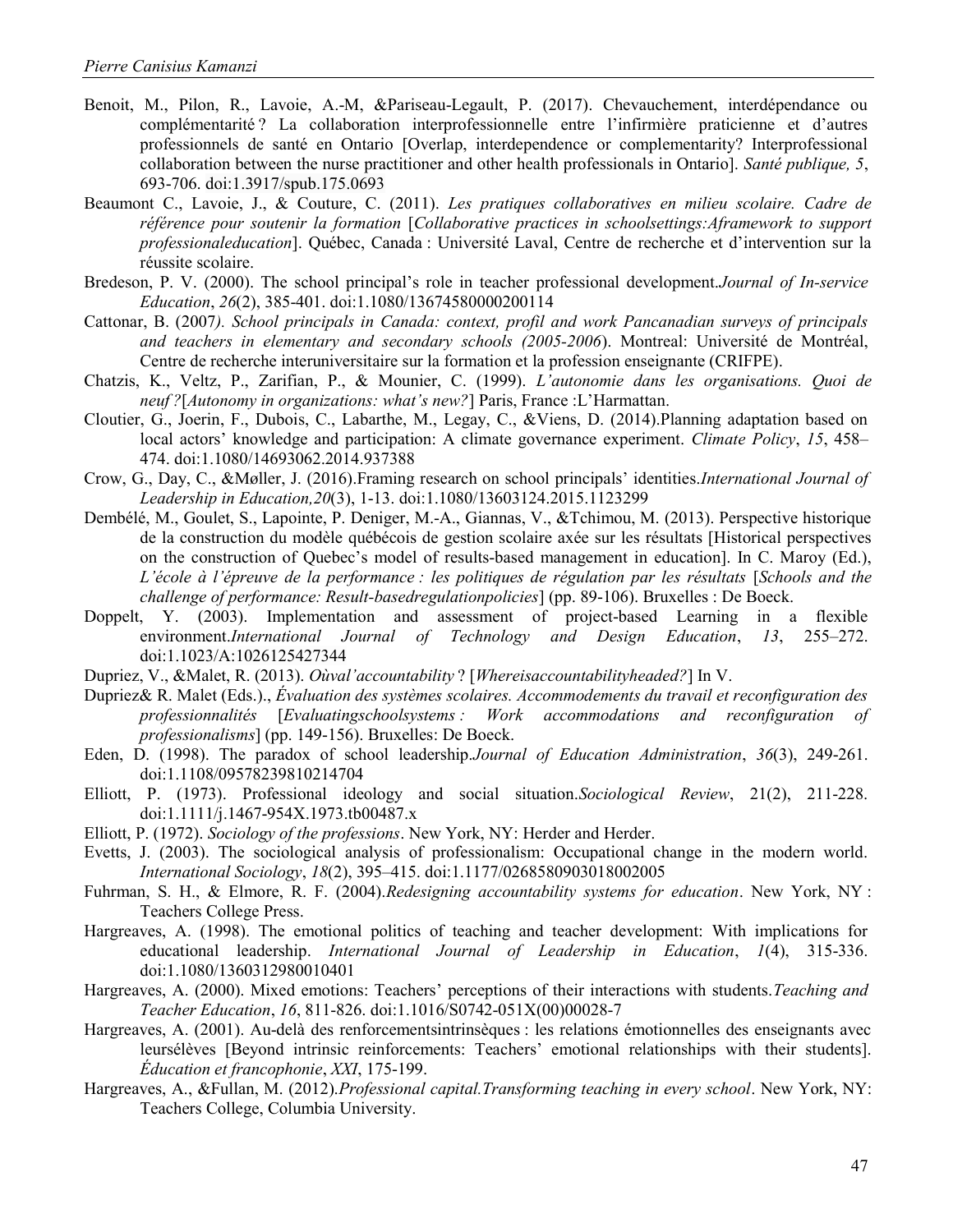- Hato, S. (2008). Professional identity product of structure, product of choice. Journal of Organizational Change Management, 21(6), 721-742. doi: 742. doi:1.1108/09534810810915745
- Hughes, E. (1958). Men and their work. Glencoe, UK: Free Press.
- Kamanzi, P. C., da Costa, C. B., & Ndinga, P. (2017). Désengagement professionnel des enseignants canadiens : de la vocation à la désillusion. Une analyse à partir d'une modélisation par équations structurelles i, P. C., da Costa, C. B., & Ndinga, P. (2017). Désengagement professionnel des enseignants canadiens :<br>de la vocation à la désillusion. Une analyse à partir d'une modélisation par équations structurelles<br>[Professional dis [Professional disengagementamong Canadian teachers: from vocation to disillusion. An analysisbased on<br>structural equationmodeling]. McGill Journal of Education/Revue des sciences de l'éducation de McGill, 52(1), 115–134.
- Kamanzi, P. C., Lapointe, P., & Dembélé, D. (2019). The implementation of results-based management in Quebec: Between school principals' optimism and teachers' skepticism. Suiss Journal of Sociology, 45(3), 185-203. doi:10.2478/sjs-2019-0020
- Kamanzi, P. C., Tardif, M., & Lessard, C. (2015). Les enseignants canadiens à risque de décrochage : portrait général et comparaison entre les régions [Canadian teachers at risk of dropping out: overallpicture and inter-regionalcomparison]. Revue mesureetévaluationenéducation 38(1), 55-88.
- Kearns, L. (2011). High-stakes standardized testing and marginalized youth: An examination of the impact on those who fail. Canadian Journal of Education, 34(2), 112-13.
- Kearns, L. (2013). The construction of 'illiterate' and 'literate' youth: The effects of high-stakes standardized literacy testing. Race Ethnicity and Education, 1-2.
- Knight, J. (2009). What can we do about teacher resistance? The Phi Delta Kappan, 90(7), 508-513. doi:1.7202/1036551ar
- Lapointe, P., & Brassard, A. (2017). L'appropriation de la gestion axée sur les résultats par les enseignants du e, P., & Brassard, A. (2017). L'appropriation de la gestion axée sur les résultats par les enseignants du<br>primaire et du secondaire au Québec [Appropriation of results-based management by primary and secondaryschoolteachers in Quebec]. In Y. Dutercq& C. Maroy (Eds.), Professionnalisme enseignant et secondaryschoolteachers in Quebec]. In Y. Dutercq& C. Maroy (Eds.), *Professionnalisme enseignant et* politiques de responsabilisation [Teacher profesionnalism and accountabilitypolicies] (pp. 55-72). Bruxelles, Belgique : De Boeck.
- Lapointe, P. & Brassard, A. (2018). La conciliation des pressions internes et externes dans la mise en œuvre de la gestion axée sur les résultats par des directions d'établissement d'enseignement [How schoolprincipalsreconcileinternal and external pressures in implementingresults  $\emph{Éducation et francophonie, XLVI(1), 161-177. https://doi.org/1.7202/1047132ar}$ tats par des directions d'établissement d'enseignement [How and external pressures in implementing results-based management].<br>(1), 161-177. https://doi.org/1.7202/1047132ar implementingresults-based management].
- Lessard, C. (2004). L'obligation de résultats : De quoi s'agit-il ? Le contexte québécois d'une demande sociale, une rhétorique du changement et une extension de la recherche [Performance obligation: Whatisit about? A social demande sociale, the résultats : De quoi s'agit-il ? Le contexte québécois d'une demande sociale, une rhétorique du changement et une extension de la recherche [Performance obligation: Whatisit about? A social dem Meirieu (Eds.). L'obligation de résultats en éducation (pp. 23-48). Saint-Nicolas, Canada : Les Presses de l'Université Laval.
- Lessard, C., Henripin, M., &Larochelle, M. (2007). Les politiques d'éducation au Québec : 1990-2003 [Education policies in Quebec]. In Chan, A.S., D. Fisher & K. Rubensen, *The evolution of professionalism*: Educational policy in the provinces and territories of Canada (pp. 115-131). Vancouver Canada: UBC, Center for Policy Studies in Higher Education and Training. Educational policy in the provinces and territories of Canada (pp. 115-131). Vancouver Canada: UBC,<br>Center for Policy Studies in Higher Education and Training.<br>Lessard C. (2006). La « gouvernance » de l'éducation au Canada
- governance in Canada: Trends and meanings]. *Éducations et Sociétés*, 18(2), 181-201. doi:1.3917/es.018.0181
- Lessard, C., & Carpentier, A. (2015). Politiques éducatives. La mise en œuvre [Education policies: Implementation]. Paris, France : Presses universitaires de France.
- Maroy, C. (2012). Les politiques d'accountability au service de la confiance dans l'insti enseignants? [Accountability policies in the service of trust in School and teachers] SchweizerischeZeitschriftfürBildungswissenschaften , 34(1), 57-7.http://hdl.handle.net/1866/19236 nce : Presses universitaires de France.<br>d'accountability au service de la confiance dans l'institution scolaire et les<br>lity policies in the service of trust in School and teachers] l'institution scolaire et les
- Maroy, C. (2013). Politiques et outils de "l'école de la performance" : accountability, régulation par les résultats et SchweizerischeZeitschriftfürBildungswissenschaften, 34(1), 57-7.http://hdl.handle.net/1866/19236<br>C. (2013). Politiques et outils de "l'école de la performance" : accountability, régulation par les résultats et<br>pilotage [Po management]. In C. Maroy (Ed.), *L'école à l'épreuve de la performance : les politiques de régulation par* management]. In C. Maroy (Ed.), *L'école à l'épreuve de la performance : les politiques de régulation par*<br>les résultats [Schools and the challenge of performance: Result-basedregulationpolicies] (pp. 13-32).Bruxelles, Belgique : De Boeck.
- 32).Bruxelles, Belgique : De Boeck.<br>Monceau, G. (2006). Éthique et idéologie professionnelles. Apports socio-cliniques [Profesionalethics and u, G. (2006). Éthique et idéologie professionnelles. Apports socio-cliniques [Profesionale ideology: Socio-clinical contributions]. *Recherche et formation*, 52, 55-7.doi:1.4000/trema.3635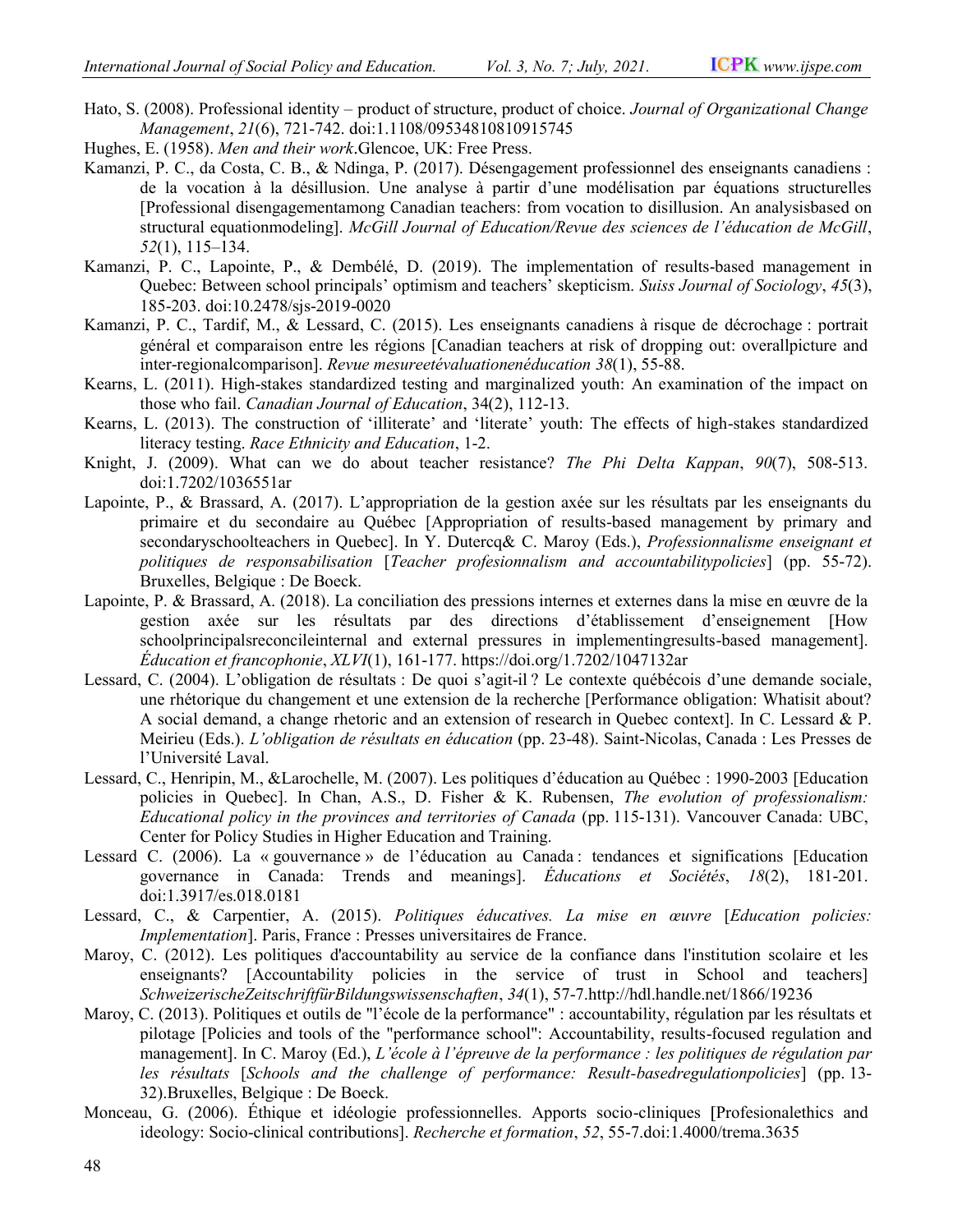Odden, A. R. (1991). Education policy implementation. Albany, NY: State University Press.

- O'Hanlon, C. (2009). Resistance is futile. T.H.E. Journal, 36(3), 32-36.https://www.learntechlib.org/p/76990/.
- Ricci, C. (2004). The case against standardized testing and the call for a revitalization of democracy. Review of Education, Pedagogy, and Cultural Studies, 26 (4), 339-361.
- Richardson, V. (1998). How teachers change: What will lead to change that most benefit student learning? Focus on Basic,2(C). http://ncsall.net/index.html@id=395.html
- Richardson, V. (2005). Teacher preparation and the improvement of teacher education. Yearbook of the National Society for the Study of Education, 103(1), 105–144. doi:1.1111/j.1744-7984.2004.tb00032.x.
- Robinson, M. (2011).Associer obligation de résultatsetamélioration des compétences des établissements de New York [Linking performance obligation and improved school competencies in New York]. Revue française de pédagogie, 174, janvier-février. doi:1.4000/rfp.2964
- Schlechty, P. C. (2001). Inventing better schools: An action plan for educational reform. San Francisco, CA :Jossey-Bass, Wiley Company.
- Smith, W. C. &Benavot, A. (2019).Improving accountability in education: The importance of structured democratic voice.Asia Pacific Education Review, 20, 193–205. doi:1.1007/s12564-019-09599-9.
- Snyder, R. R. (2017). Resistance to change among veteran teachers: providing voice for more effective engagement. NCPEA International Journal of Educational Leadership Preparation, 12(1).https://files.eric.ed.gov/fulltext/EJ1145464.pdf
- Steyn, T. (2013). Professional and organisational socialisation during leadership succession of a school principal: a narrative inquiry using visual ethnography. South African Journal of Education, 33(2), 1-17.doi:1.15700/saje.v33n2a702
- Terhart, E. (2013). Teacher resistance against school reform: reflecting an inconvenient truth. School Leadership & Management, 33(5), 486-50.doi :1.1080/13632434.2013.793494
- Tetlock, P. E., Vieider, F. M., Patil, S. V., & Grant, A. (2013). Accountability and ideology: When left looks right and right looks left. Organizational Behavior and Human Decision Processes, 122(1), 22-35. doi:1.1016/j.obhdp.2013.03.007
- Timperly, H. S., & Phillips, G. (2003).Changing and sustaining teachers' expectations through professional development in literacy. Teaching and Teacher Education, 19(6), 627-641.doi:1.1016/S0742-051X(03)00058-1
- Sowaribi, T. (2005).New public management and education. Policy Futures in Education, 3(1), 75-89. doi:1.2304/pfie.2005.3.1.11
- Thomson, M. M., & Turner, J. E. (2019). The role of emotions in teachers' professional development: Attending a research experience for teachers (RET) program. Education Research International, Volume 2019.doi:1.1155/2019/5856793.
- Tuinamuana, K. (2011). Teacher professional standards, accountability and ideology: alternative discourses. Australian Journal of Teacher Education, 36(12), 72-82. doi:1.14221/ajte.2011v36n12.8
- Wallenius, T, Juvonen, S., Hansen, P., &Varjo, J. (2018). Schools, accountability and transparency-approaching the Nordic school evaluation practices through discursive institutionalism. Nordic Journal of Studies in Educational Policy, 4(3), 133-143. doi:1.1080/20020317.2018.1537432
- Yan, L. Y. (2019). Conceptualization and operationalization of accountability in Canadian education: A systematic review. Canadian Journal for New Scholars in Education/Revue canadienne des jeunes chercheures et chercheures en éducation, 10(1), 177-184.
- Zimmerman, J. (2006). Why do teachers resist change and what principals can do about it?NASSP Bulletin, 90(3), 238-249. doi:1.1177/0192636506291521